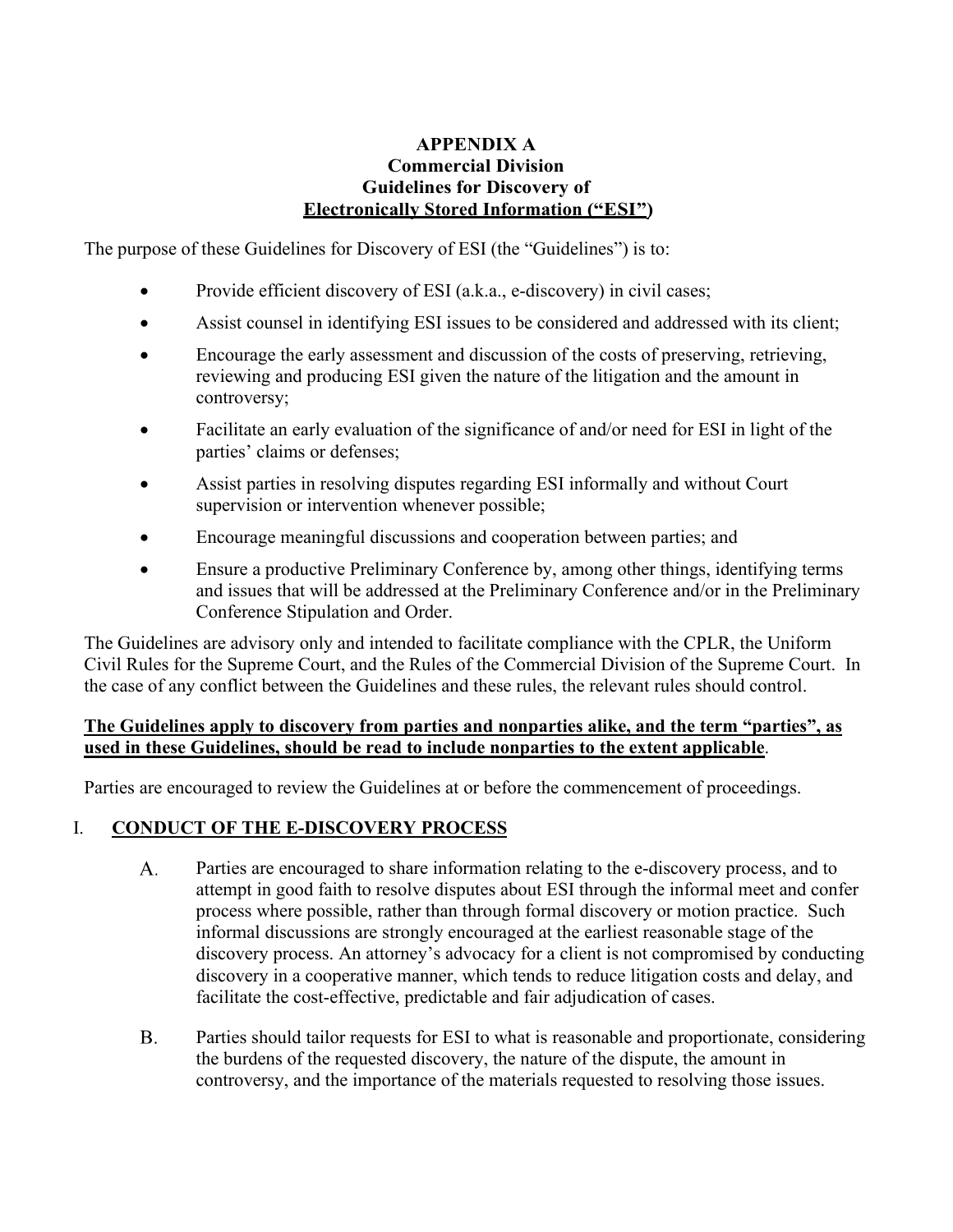Parties should not use discovery of ESI for an improper purpose, such as to harass, cause unnecessary delay, or needlessly increase the cost of litigation.

 $C_{\cdot}$ Consistent with New York Rule of Professional Conduct 1.1, counsel should be familiar with the legal and technical aspects of e-discovery in the matter so that it may appropriately advise its client how to conduct discovery in an efficient and legally defensible manner. This should include legal knowledge and skill with respect to the rules and case law related to e-discovery; its client's storage, organization, and format of ESI; and relevant information retrieval technology. Where appropriate (*e.g.*, in cases where there will likely be significant ESI discovery), and in order to assist with competent representation with respect to ESI issues, the parties should consider each designating an ESI Liaison, a person with particular knowledge and expertise about the parties' electronic systems and the e-discovery process, who can be prepared to participate in informal resolution of ESI disputes between the parties and presentation of issues to the Court should the need arise.

#### II. **PRELIMINARY CONFERENCE**

- $A_{\cdot}$ Consistent with Rule 11-c(b), the parties should confer with the client with regard to anticipated electronic discovery issues prior to the Rule 7 Preliminary Conference. The Parties should consider a written stipulation for the preservation, collection, review and production of ESI, and consider submitting that agreement to the court to be ordered. **A number of such ESI stipulations have been entered in the Commercial Division and there are published models available from other courts (***e.g.***, federal courts in the Northern District of California, the District of Maryland, and the Eastern District of Michigan), which may be consulted.** Issues that cannot be resolved between the parties should be presented to the Court for resolution prior to or at the Preliminary Conference.
- **B.** Matters related to ESI that should be discussed prior to the Preliminary Conference should generally include:
	- 1. the extent to which e-discovery is likely to be necessary for the just and efficient resolution of the dispute;
	- the appropriate scope of preservation, including any sources of ESI that do not need to be preserved because they are not reasonably accessible;
	- any potential conflicts between a party's discovery obligations and state, federal, and foreign laws governing the use and disclosure of protected personal, health, financial, trade secret and other information;
	- the identification of **relevant** custodians, time frame, and sources of ESI **to be searched**, including the identification of ESI sources that are not reasonably accessible;
	- 5. the method for searching and reviewing ESI, including the use of search terms, the exclusion of certain types of documents and other non-discoverable information from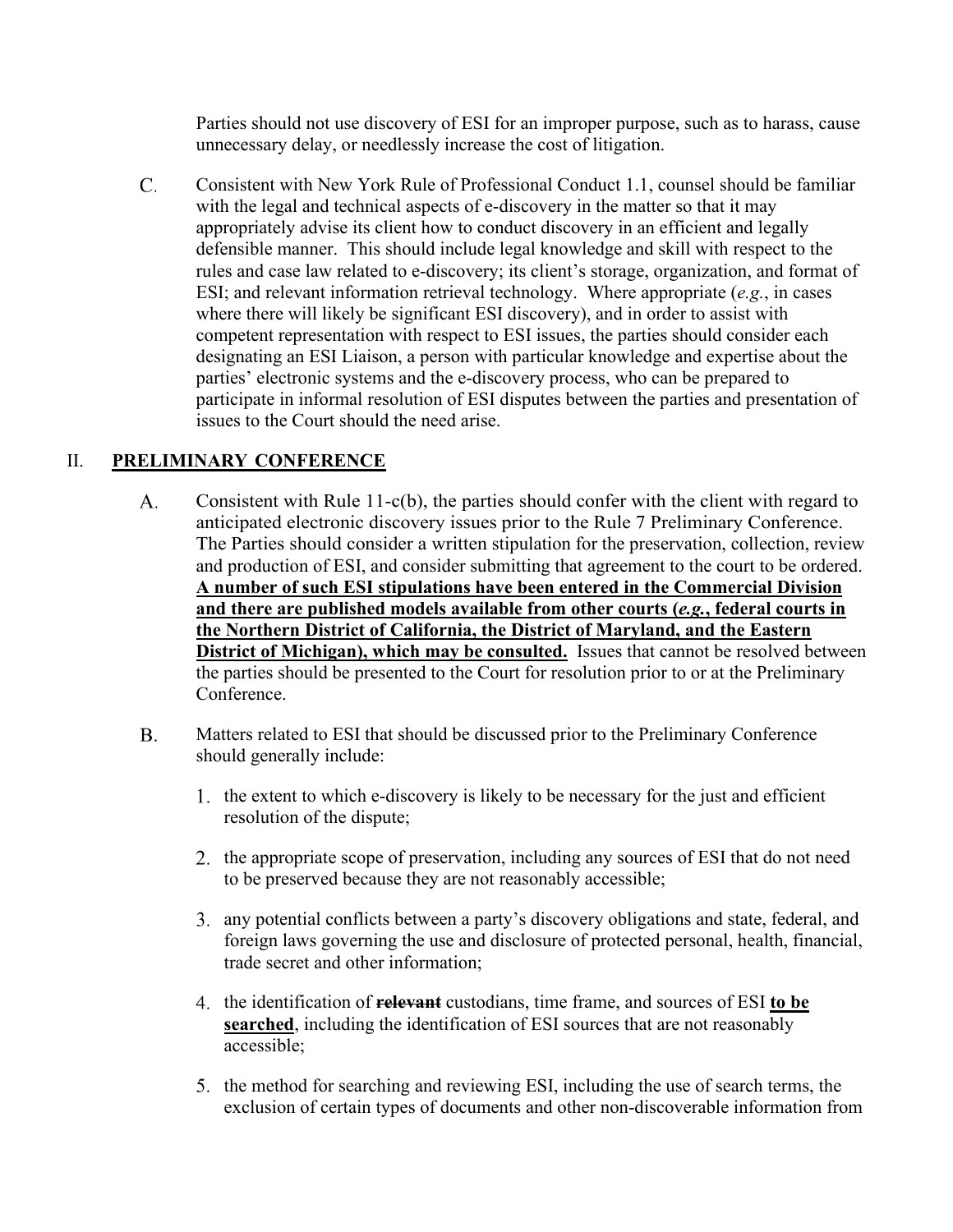discovery, the use of de-duplication and email thread suppression, and the use of technology assisted review ("TAR").

- 6. the appropriate format for production of ESI;
- identification, redaction, labeling, and logging of privileged and other ESI protected from discovery or disclosure, including agreement on the clawback of inadvertently produced materials;
- 8. the anticipated cost and burden of ESI discovery and whether cost-sharing or costshifting is appropriate;
- opportunities to reduce costs and increase efficiency and speed of e-discovery, such as through the phasing of discovery so as to prioritize searches that are most likely to be relevant, the use of sampling to test the likely relevance of searches, alternative methods for logging privilege information, and/or sharing expenses like those related to litigation document repositories.

#### III. **PRESERVATION AND COLLECTION OF ESI**

- A. Counsel should take an active role in assisting its client in the preservation and collection of ESI. This should include becoming knowledgeable about relevant ESI in its client's possession, custody, or control, and how such information is generated, maintained, retained, and disposed. Counsel should assist its client in all stages of the preservation and collection process, including the implementation of an effective legal hold, reasonable monitoring of compliance with that legal hold, identification of sources of relevant ESI, and defensible collection of that ESI.
- $B<sub>1</sub>$ Counsel should be knowledgeable of the sources where a client's discoverable ESI may exist, including workstations, email systems, instant messaging systems, document management systems (e.g., Google Drive, Sharepoint, Confluence), collaboration tools (e.g., Microsoft Teams, Slack), social media, mobile devices and apps, cloud-based storage, back-up systems, and structured databases, so that it may advise its client as to whether such sources need to be collected and searched. Where counsel is not itself knowledgeable with respect to such sources, it should consult with persons with appropriate subject-matter expertise, knowledge, and competence.
- $C.$ A party should take reasonable steps to identify and to preserve relevant data in its possession, custody, or control once litigation is pending or is reasonably anticipated. Factors to consider in formulating such steps should include, but are not limited to:
	- 1. the claims, defenses, and relevant facts in dispute;
	- 2. relevant time frames, geographic locations, and individuals;
	- 3. the types of ESI that may be relevant to the claims and defenses and the current repositories and custodians of that data;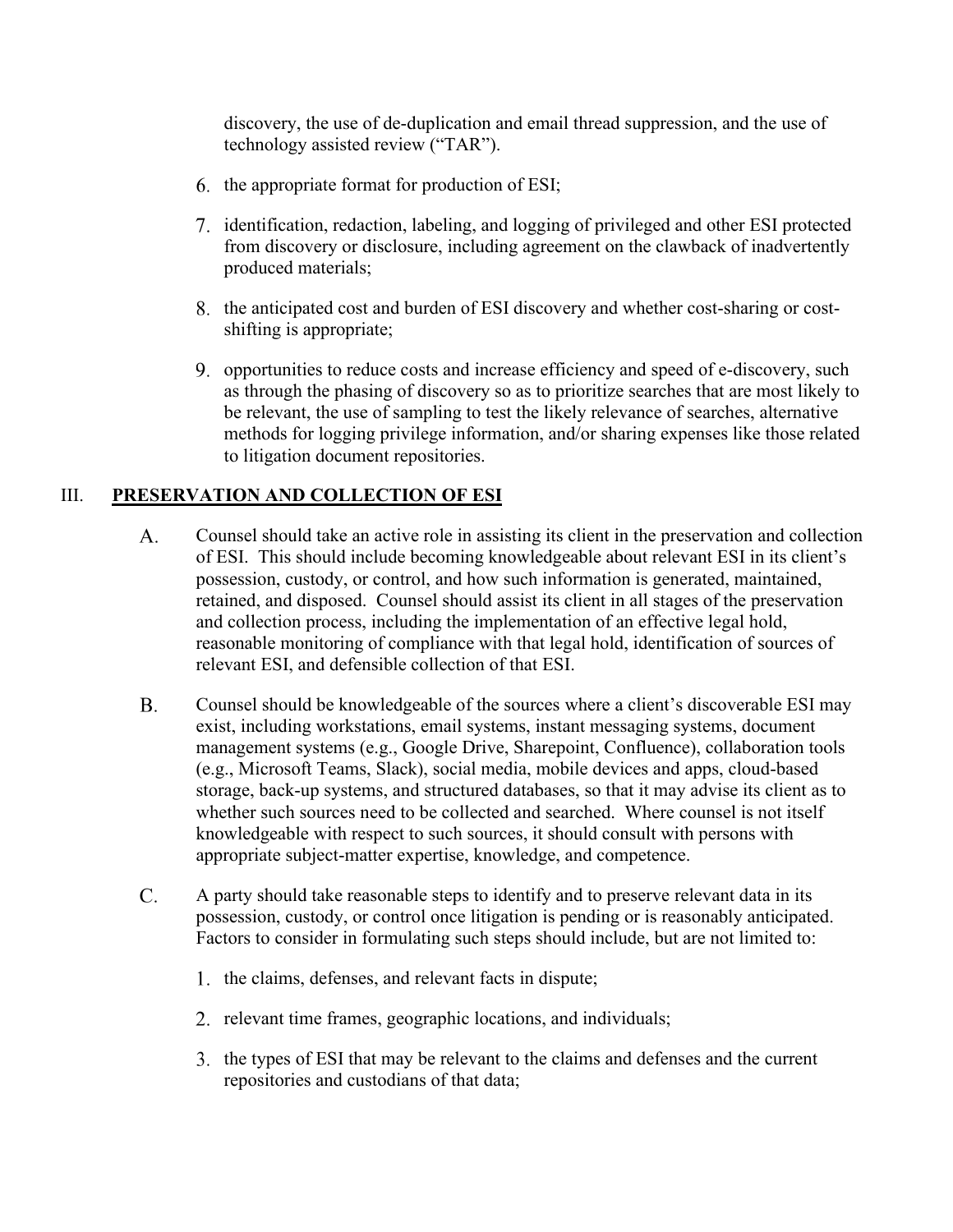- whether legacy, archived, or offline ESI sources are reasonably likely to contain relevant, non-duplicative information;
- whether there are third-party sources that have relevant information that falls within the preservation obligation and, if so, what actions should be taken to preserve that ESI;
- whether any automatic or routine document retention or destruction policies should be suspended or modified; and
- the circumstances and information known or reasonably available to counsel and the parties at the time the preservation efforts at issue are or were undertaken.
- D. Reasonable preservation steps should include a written litigation hold(s) to be distributed to relevant individuals as soon as litigation is reasonably anticipated and/or has commenced. Reasonable preservation may also require affirmative action in order to ensure relevant ESI is not lost through the operation of processes that may automatically delete ESI. Parties should also consider the preservation risks associated with the use of "ephemeral" messaging systems (*e.g.*, Snapchat, Telegram) that facilitate the disappearance of messages after they have been read by a recipient.
- E. The parties should discuss preservation, including the implementation of litigation holds, in order to ensure that the scope of preservation is reasonably tailored and not unduly burdensome. Such a discussion should occur at the onset of the case and periodically throughout the case as issues evolve. Preservation letters are not required to notify an opposing party of its preservation obligation. If a party does send a preservation letter, the letter should not be overbroad but rather should provide reasonable detail to allow informed decisions about the scope of the preservation obligation, such as the names of parties, a description of claims, potential witnesses, the relevant time period, sources of ESI the party knows or believes are likely to contain relevant information, and any other information that might assist the responding party in determining what information to preserve. A party has a duty to preserve relevant ESI, consistent with its common law, statutory, regulatory, or other duties, regardless of a preservation letter from an opposing party.
- $F<sub>1</sub>$ For some sources of ESI, the burden of preserving them outweighs the potential benefit of unique, relevant ESI they may contain. The parties should discuss whether such sources need to be preserved beyond what may be preserved pursuant to normal business retention practices.

# IV. **ESI NOT REASONABLY ACCESSIBLE**

A. As the term is used herein, ESI should not be deemed "not reasonably accessible" based solely on its source or type of storage media. Inaccessibility is based on the burden and expense of recovering and producing the ESI and the relative need for the data. Whether data are not reasonably accessible due to undue burden or cost will depend on the facts of the case.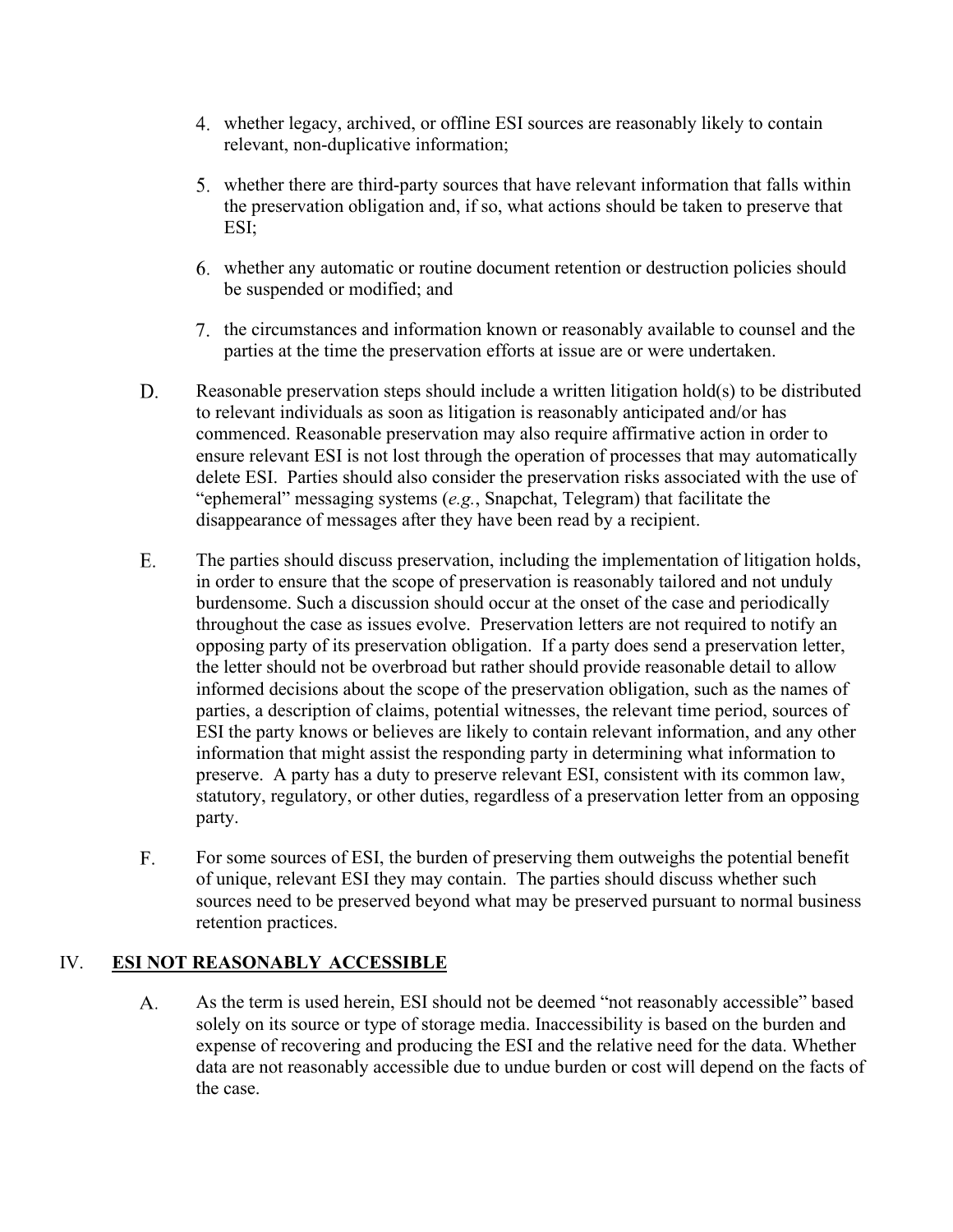- **B.** No party should object to the discovery of ESI on the basis that it is not reasonably accessible unless the objection has been stated with particularity, and not in conclusory or boilerplate language. The party asserting that ESI is not reasonably accessible should be prepared to specify facts that support its contention, including submitting an appropriate and detailed analysis in the form of an affidavit.
- $C_{\cdot}$ If the requesting party intends to seek discovery of ESI from sources identified as not reasonably accessible, the parties should discuss the burdens and costs of accessing and retrieving the information, and consider conditions on obtaining this information, such as limits as to the scope, and allocation of costs between the requesting party and the producing party, as set forth in Rule 11-c(d) and in accordance with Section VIII of the Guidelines.

# V. **SEARCHING, FILTERING AND REVIEWING ESI**

- A. Ordinarily, the producing party is best situated to evaluate the procedures, methodologies, and technologies for producing their own ESI, though a producing party should engage in a good faith exchange of information about its process and attempt to resolve any disputes regarding the process to be employed.
- $B.$ Counsel should take an active role in assisting its client in the search and review of ESI. Counsel should assist its client in all stages of the search and review process, including, as appropriate, use of search terms and other methods for filtering ESI, review of ESI to determine what is responsive and/or privileged, and the production of responsive ESI.
- $C_{\cdot}$ A search methodology need not be perfect but it should be reasonable under the circumstances. A reasonable methodology may include steps to reduce the volume of data by removing ESI that is duplicative, cumulative, or not reasonably likely to contain information within the scope of discovery.
- D. The parties should exchange reasonable information about a party's process for searching and reviewing ESI, including search terms to be used, filtering out of certain file types, date filters, de-duplication, email thread suppression, and the use of technology assisted review (TAR) to aid in the review process.
- Ε. Consistent with Rule 11-c(f), the parties are encouraged to use efficient means to identify ESI for production, including TAR in appropriate situations. **The parties should tailor searches of ESI to (a) apply to custodians whose ESI may reasonably be expected to contain evidence that is material to the dispute and (b) employ search terms and other search methodologies (***e.g.***, TAR) reasonably designed to identify evidence that is material to the dispute.** So that use of TAR is not unjustifiably discouraged, its use should not be held to a higher standard than the use of search term keywords or manual review. Counsel employing TAR should ensure that it is sufficiently knowledgeable regarding its use and/or associate with persons with appropriate subjectmatter expertise, knowledge, and competence.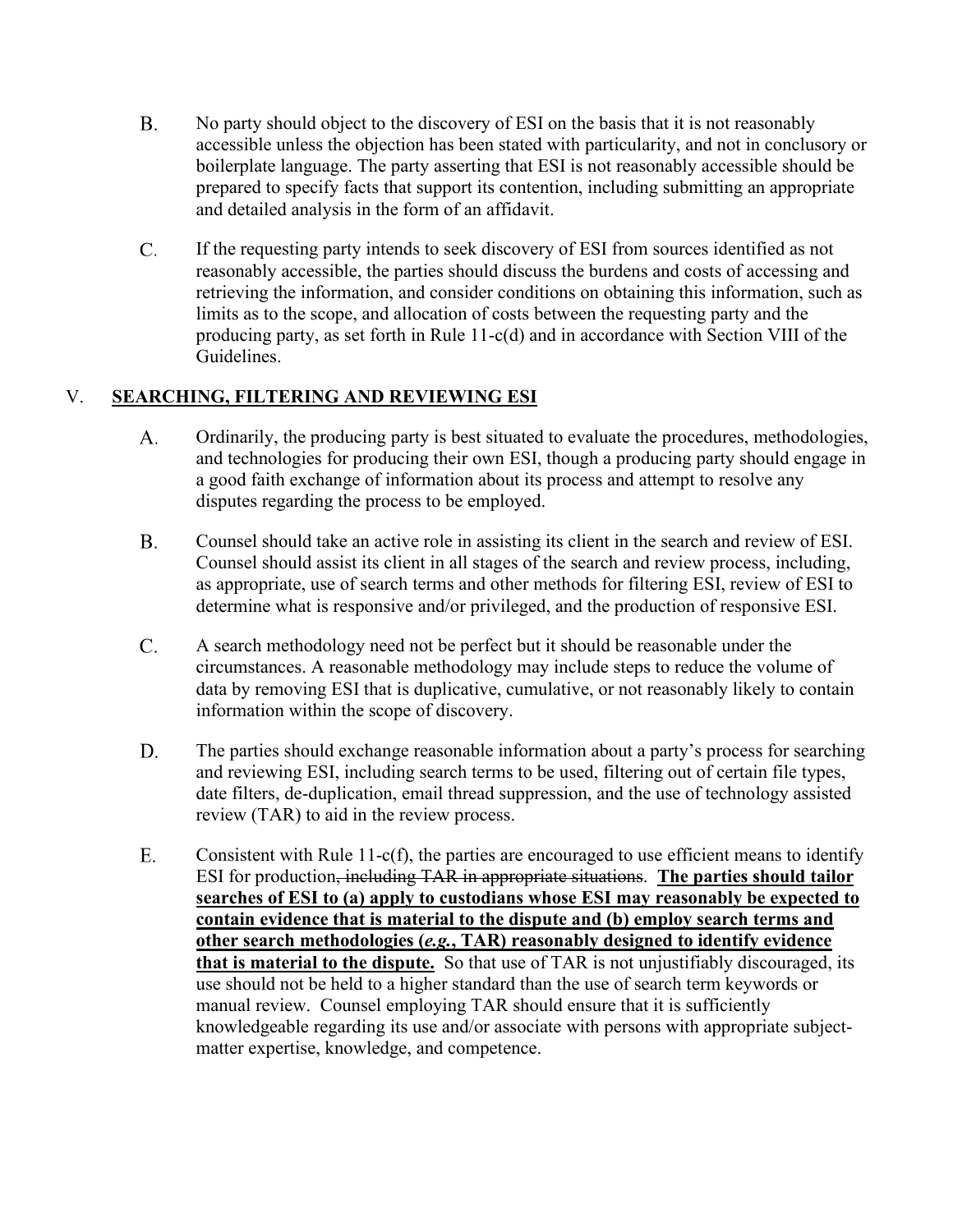#### VI. **FORM OF PRODUCTION OFESI**

- A. As set forth in Rule 11-c(c), a party requesting ESI may specify the format in which ESI shall be produced. The party responding to that request may object to the requested format to the extent it is burdensome or for any other valid reason, and if it does so, it should specify with particularity the format in which it proposes to produce ESI, about which the parties should meet and confer, consistent with Rule 11-c(c). The parties are encouraged to reach agreement on a format for the production of ESI to avoid unnecessary expense and the risk of costly re-productions.
- $B<sub>1</sub>$ Agreement on the form of production of ESI should address, among other issues, the following:
	- whether documents should be produced as images (e.g., TIFF, JPG) or as native files;
	- 2. how searchable text associated with documents should be provided;
	- what metadata fields should be provided;
	- 4. how documents should be labeled (e.g., by bates number) and how confidentiality designations and privilege redactions should be applied;
	- production formats for non-document forms of ESI, such as multimedia, text messages, instant messages, social media, and structured databases.
- $\mathcal{C}$ . Ordinarily, absent agreement or court order to the contrary, a party should be permitted to produce ESI in the form in which it is ordinarily maintained, i.e., its native format. Where the native format would be unusable to the requesting party, the parties should meet and confer on a reasonable format.
- D. The producing party should not reformat, scrub or alter the ESI to intentionally downgrade the usability of the data.

# VII. **PRIVILEGE AND OTHER PROTECTIONS FROM DISCOVERY**

- A. Parties should take reasonable steps to safeguard ESI subject to the attorney client privilege or other protections from disclosure. That said, pursuant to Rule 11-c(g), the inadvertent or unintentional production of ESI containing protected information should not be deemed a waiver if reasonable precautions were taken to prevent disclosure and prompt notice is given of the inadvertent disclosure. The use of search terms or other technology processes rather than wholesale manual review may be considered reasonable precautions to identify privileged material provided that they were appropriately employed.
- $B.$ The parties may extend or modify the protections and duties of Rule  $11-c(g)$  by written agreement.